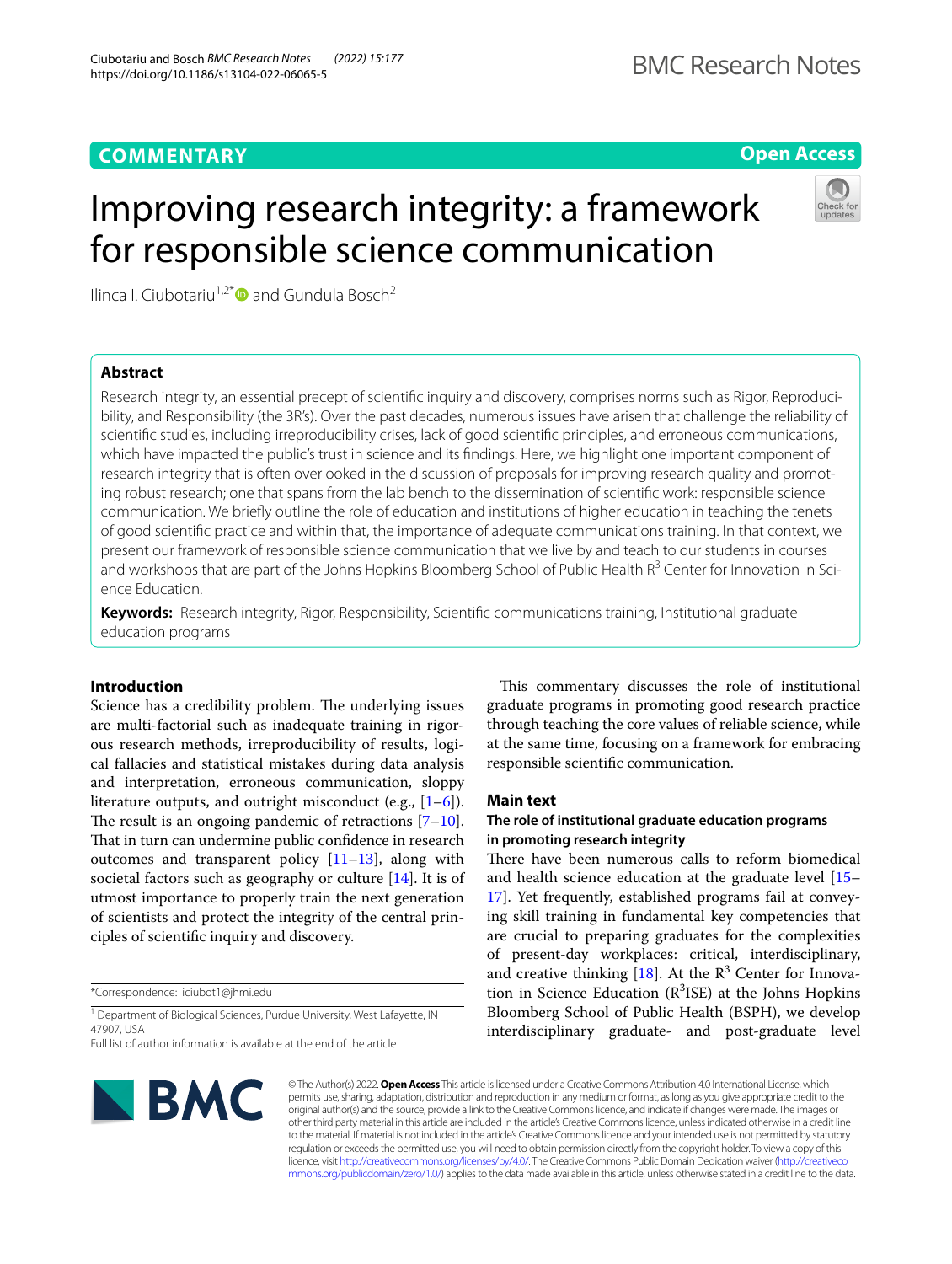programs and resources that emphasize precisely these competencies by taking a unique approach to scientifc competency training. In the United States and through a growing international network of partner institutions, we spearhead reform efforts to educate future practitioners across the science and health disciplines in applying the philosophical foundations of science to their research; engaging in interdisciplinary collaboration; communicating efectively; and committing to the highest standards of scientifc integrity. Program participants are trained in the epistemology of reliable evidence generation; applied logic; practical ethics; robust methodological approaches; and efective communication, all based on the three "R" norms of good science – Responsibility, Rigor, and Reproducibility  $(\mathbb{R}^3)$  [[18](#page-4-6)].

## **Enhancing research integrity through responsible communication**

In present times, rapidly evolving scientifc evidence, mixed messaging, and sometimes misinformation, can infuence the public's fuctuating trust in science and its products [\[19](#page-4-7)[–21\]](#page-4-8). Trust needs to be rebuilt where it was lost [\[22](#page-4-9), [23\]](#page-4-10), and maintained where it began to grow [[24](#page-4-11)] to help increase acceptance of and adherence to public health guidelines [[25](#page-4-12), [26\]](#page-4-13). Strictly rigorous and reproducible research practices are herewith a *sine qua non*, but the appropriate and truthful *communication* of science, its methods, results and pitfalls, is just as important for enhancing research credibility. It is a scientist's duty to devote appropriate efforts toward good science communication. Known mistakes in this feld—common among amateur and professional science communicators alike are incomplete background research, hasty assumptions, factual misrepresentations, or overstatements in social media outlets, newspapers, or interviews. In a societal climate where a considerable portion of news consumers in all parts of society is inclined to listen more to rumors and unsubstantiated claims rather than rigorous scientifc evidence, a lack of responsible science communication opens the foodgates for the plagues of mis- and dis-information even wider  $[27, 28]$  $[27, 28]$  $[27, 28]$  $[27, 28]$ . The current times are thus a continuous existential reminder of our duty to provide the public with clear and actionable information.

Appropriate science communication can and needs to adhere to good practice standards. While we concur that scientifc communication is not evaluated with the same metrics as the appropriate conduct of science itself [[29\]](#page-4-16), we agree with those members of the science community who call for high quality standards in scientifc communication [\[30](#page-4-17)–[33\]](#page-4-18). Many current coaching efforts to help scientists become better communicators focus on doubtlessly important stylistic and strategic questions, e.g., goal setting, audience orientation, argumentation structure, choice of language, and persuasive messaging [[34\]](#page-4-19). More comprehensive perspectives are needed in tandem with the growing appreciation for the roles of training in developing competences for science communication  $[35-37]$  $[35-37]$  $[35-37]$ . Furthermore, we claim that there is more to it, namely a fundamental, ethical habit of mind: *Responsibility*.

## **The notion of responsibility in the context of science communication**

Communicating science *responsibly* implies that scientists must deliver more than jargon. If we view non-scientists as empty buckets to be impressed by and flled with sophistical information, akin to the well-known deficit model of communication with a one-way flow of information from experts to laypersons [[38](#page-4-22)], we will rightfully be perceived as arrogant and create alienation rather than alliances. There has been much debate around the deficit model  $[39]$ , which initiated a push to incorporate dialogue, context, and public engagement in scientific communication  $[40, 41]$  $[40, 41]$  $[40, 41]$  $[40, 41]$ . Members of the public are essential in scientists' efforts to disseminate truthful information. It is important for scientists to actively reach out to the public, instead of merely talking to other specialists  $[42]$ . The words of the late Stephen Hawking come to mind, who stated that "Not only is it important to ask questions and fnd the answers; as a scientist I felt obligated to communicate with the world while we were learning." Hawking's wisdom reminds us that researchers need more confdence to explain that science is not a simple, clear-cut issue. Scientifc facts are not easy to convey. They are subject to an ever-evolving process that includes constant learning, critical evaluation of new evidence, and revision of existing views and theories. The pitfalls of science such as reproducibility problems, sloppy literature, at times dubious review processes, and a rising number of retracted articles can pose a true challenge to bringing the actual nature of science across: namely the quest for truth, while maintaining the highest standards of integrity. The consequences are—not rarely—citizens who distrust the scientifc process and its practitioners.

These expectations may seem understandably daunting. Most scientists have never received a formal education in this domain. Without a guiding framework that helps master challenging situations, many scientists may avoid commenting on the ambiguities that are inherent to the scientific process  $[43]$ . They might react helplessly when consulted to contradict misinformation or become defensive when asked to comment on cases of sloppy science or even misconduct. Such insecurities, however, give way to conspiracy theorists and spreaders of intentional falsehoods. They can spawn denial, at times even hostility, among many members of society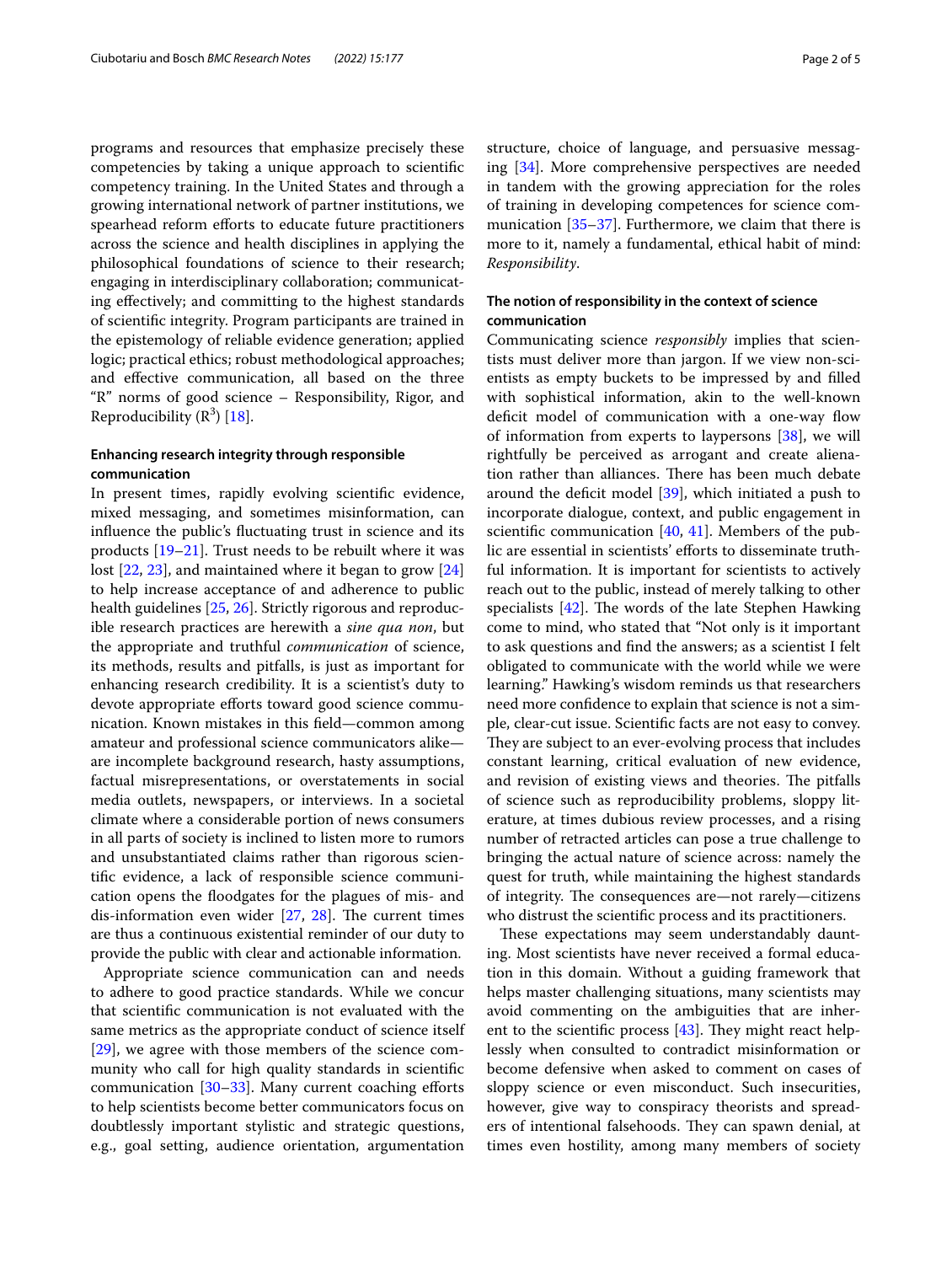who feel uneasy with the reality that evidence generation in science is not perfect. As scientists, we must learn to confdently explain -and not apologetically defend- that science is a dynamic process involving trial and error that does not allow quick yes-or-no answers [[44](#page-4-28)].

There is no time to lose. Too long have we scientists been sitting comfortably in our academic ivory towers, hoping that some talented science writer will do the communications job with the "world out there" for us. It really is upon us to improve and prevent the spread of misinformation and misconceptions, an issue that is extremely relevant amidst the current pandemic [\[45](#page-4-29)].

In what follows, we outline some general, value-based guidelines (Fig. [1\)](#page-2-0) built on established ethical principles [[46–](#page-4-30)[48](#page-4-31)] widely accepted in the scientifc community that helped us, our students, and colleagues at the BSPH  $\mathbb{R}^3$ Graduate Science Program [[18,](#page-4-6) [49](#page-4-32)] in our science communications training and practice eforts. We appreciate the parallels between this and the important Responsible Research and Innovation policy framework set forth by the European Commission, to tackle societal challenges through an engagement of public and responsible actors in science and innovation [\[50](#page-4-33), [51\]](#page-4-34). Similarly, our program puts a strong focus on the ethical underpinnings of scientifc conduct of which responsible communication is an integral part. We are not claiming that our approach is the *ne plus ultra*. Rather, it is meant as a starting point to build upon, since communication is a lifelong learning process.

<span id="page-2-0"></span>

## *Objectivity*

In science and science communication alike, "certain kinds of motivation, position, material interests, feld of specialty, prominence, or other factors should not infuence a researcher's actions" and decision making [\[46](#page-4-30)]. This includes conflicts of interest, implicit and explicit biases, and unintentional yet still questionable research and communication practices [[48,](#page-4-31) [52\]](#page-4-35) to which every human being can fall victim. A responsible science communicator should be aware of those risks. Recognizing the need for constant self-improvement, scientists should do their best to develop a habit of critical self-refection, good listening, and actively seeking feedback from peers and the public.

#### *Honesty*

Needless to say, intellectual honesty is at the center of doing good science—and so is honest science communication. Science practitioners have a role model function in society and must live up to it. Honesty implies truthfulness and epistemic humility, i.e., staying true to the facts that are known; realizing the limits of one's expertise by avoiding overstatements; and recognizing gaps and ambiguities in the knowledge base. For instance, honest communication and not withholding conficting information about vaccines can increase trust in sci-ence [\[53](#page-4-36)]. Acknowledgement of findings that do not fit with one's original hypothesis can mean good things, i.e., steps to a new understanding, and can be communicated accordingly. Following wise advice attributed to Confucius, committing a mistake without correction is like committing another mistake.

## *Openness*

Responsible science communication describes facts and realities, not what we desire to see or what sounds opportune. In an era of Open Science [\[54\]](#page-4-37), scientists ought to be as transparent as possible with regard to providing open access to all current data, the methods used to obtain the data, as well as valid conclusions given the evidence available at the time [\[55](#page-4-38)]. This pandemic clearly demonstrates the urgent need for increasing scientifc cooperation through universal access to scientifc progress, which has the power to unite nations [[56\]](#page-4-39). Practicing openness in science communication also includes revealing potentially confusing data or mistakes, as trial and error is an integral part of the scientifc process.

## *Accountability*

Closely related to the value of openness is the notion of accountability. It implies that researchers have an obligation to explain their work and justify their methods,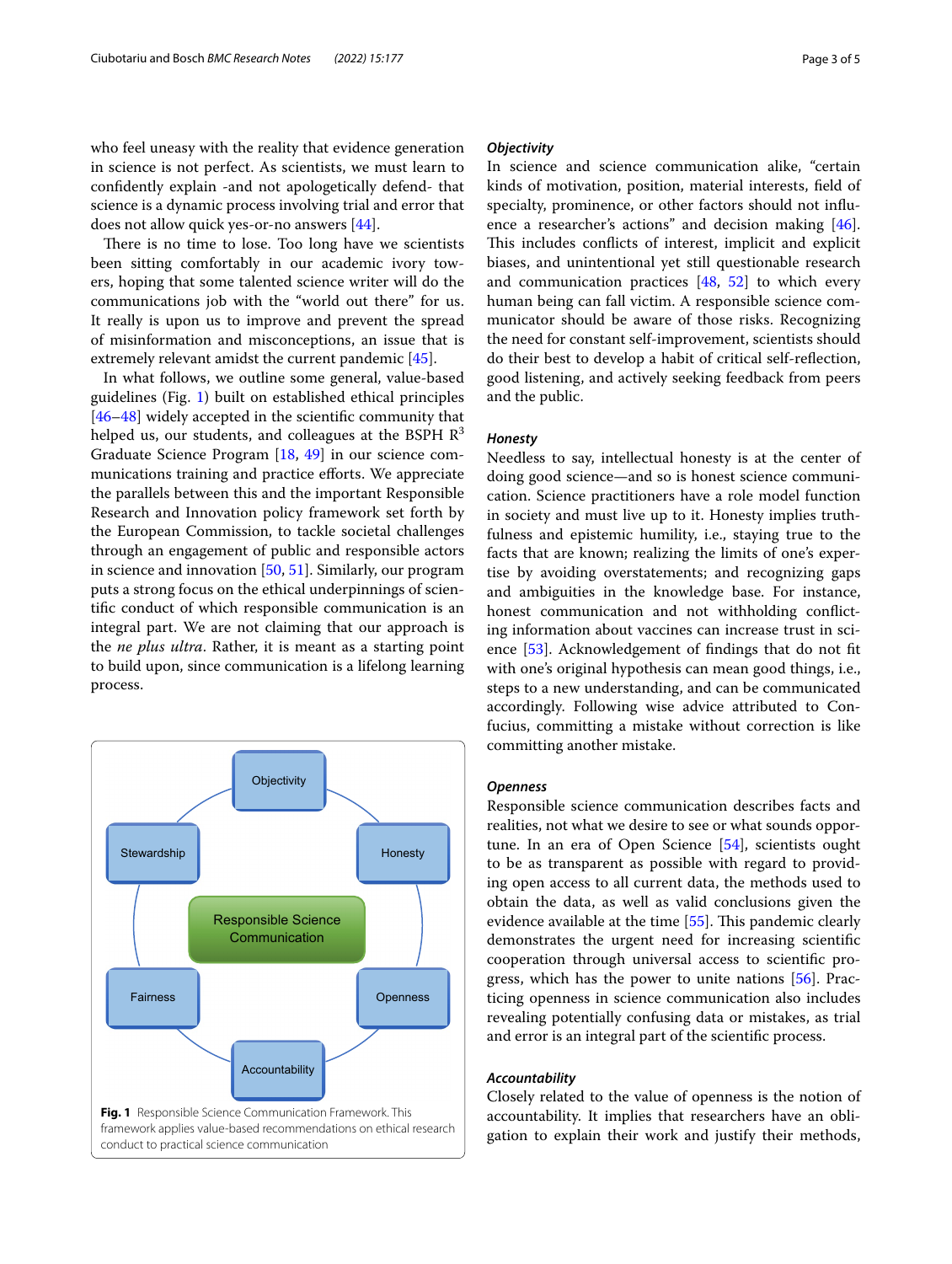results, and interpretations [[46\]](#page-4-30). Rigorous conduct of science is of course essential, albeit not enough for accountability to the public. There are a variety of ways by which science professionals can hold themselves accountable to broad audiences. Many journals, grant agencies or conference organizers already request abstracts in layterms. Upon publishing preprints, authors could provide non-technical narratives of their fndings through virtual open houses, websites, podcasts, community-science forums, OpEds, social media updates or press releases. While unfamiliar at frst, those communications formats can provide invaluable opportunities to interact with the sovereign that should not be missed and henceforth enhances research integrity.

#### *Fairness*

The notion of fairness includes "[...] impartial treatment [and the] lack of favoritism toward one side or another" [[57\]](#page-4-40). To live up to this standard, we need to put value on clear, accessible language that does not discriminate and allows equal opportunities for participation; chooses dialogue over dominance; shows respect and mindfulness in our choice of words; demonstrates appreciative audience orientation and receptiveness to questions; and accepts critique and welcomes others' viewpoints made in good faith.

## *Stewardship*

Good stewardship in the context of science communication implies that we humbly understand our capacities as scientists as a privilege that is made possible for us by members of the public in the expectation that we make the best use of resources we are given. We are paid for thinking and pursuing interesting questions. Those who fund us, namely the taxpayers, should receive something back outside of research results. Scientists are serving the common good and thus should view intelligible communication as an integral part of their job, their training eforts, as well as their own, continuing education.

## **Outlook**

There is great power in the ethical core values of good research practice, and we advocate for using them as the basis for our communication eforts as well. Certainly, persuasiveness in expression, careful choice of wording, in combination with efective messaging are integral parts of good communications crafts (wo)manship. Yet, eloquence and elegance in one's rhetoric cannot replace a critically-thinking, ethics-oriented mindset. Responsibility toward the trust that the public puts in us should be the compass in a scientist's fght against miscommunication, misinterpretation, misstatements, falsehoods, and pseudoscience. We owe it to society. Echoing the words of Atul Gawande [[58\]](#page-4-41), when "you become part of the scientifc community, arguably the most powerful collective enterprise in human history, […] you also inherit a role in explaining [the nature of science] and helping it reclaim territory of trust at a time when that territory has been shrinking."

#### **Abbreviations**

BSPH: The Johns Hopkins Bloomberg School of Public Health; R<sup>3</sup>: Rigor, Responsibility, and Reproducibility;  $R^3$ ISE:  $R^3$  Center for Innovation in Science Education.

#### **Acknowledgements**

We are grateful for the input of colleagues and collaborators through the development of the program and this manuscript.

#### **Author contributions**

IIC and GB wrote the paper. Both authors read and approved the fnal manuscript.

#### **Funding**

GB was partially funded by the National Science Foundation (1955062) and the National Institute of Allergies and Infectious Diseases (R25AI159447).

#### **Availability of data and materials**

Not applicable.

#### **Declarations**

**Ethics approval and consent to participate** Not applicable.

## **Consent for publication**

Not applicable.

#### **Competing interests**

The authors declare no competing interests.

#### **Author details**

<sup>1</sup> Department of Biological Sciences, Purdue University, West Lafayette, IN 47907, USA. <sup>2</sup> Department of Molecular Microbiology and Immunology, Johns Hopkins Bloomberg School of Public Health, R3 Center for Innovation in Science Education, Baltimore, MD 21205, USA.

Received: 20 March 2022 Accepted: 5 May 2022 Published online: 15 May 2022

#### **References**

- <span id="page-3-0"></span>1. Ioannidis JPA. Why most published research fndings are false. PLoS Med. 2005;2(8):e124.
- 2. Fang FC, Steen RG, Casadevall A. Misconduct accounts for the majority of retracted scientifc publications. Proc Natl Acad Sci USA. 2012;109(42):17028–33.
- 3. Casadevall A, Fang FC. Rigorous science: a how-to guide. mBio. 2016;7(6):e01902–16.
- 4. Casadevall A, Ellis LM, Davies EW, McFall-Ngai M, Fang FC. A framework for improving the quality of research in the biological sciences. mBio. 2016;7(4):e01256-16.
- 5. Flier JS. Irreproducibility of published bioscience research: diagnosis, pathogenesis and therapy. Mol Metab. 2016;6(1):2–9.
- <span id="page-3-1"></span>6. National Academies of Sciences, Engineering, and Medicine. Reproducibility and replicability in Science. Washington (DC): National Academies Press (US); 2019.
- <span id="page-3-2"></span>7. Fang FC, Casadevall A. Retracted science and the retraction index. Infect Immun. 2011;79(10):3855–9.